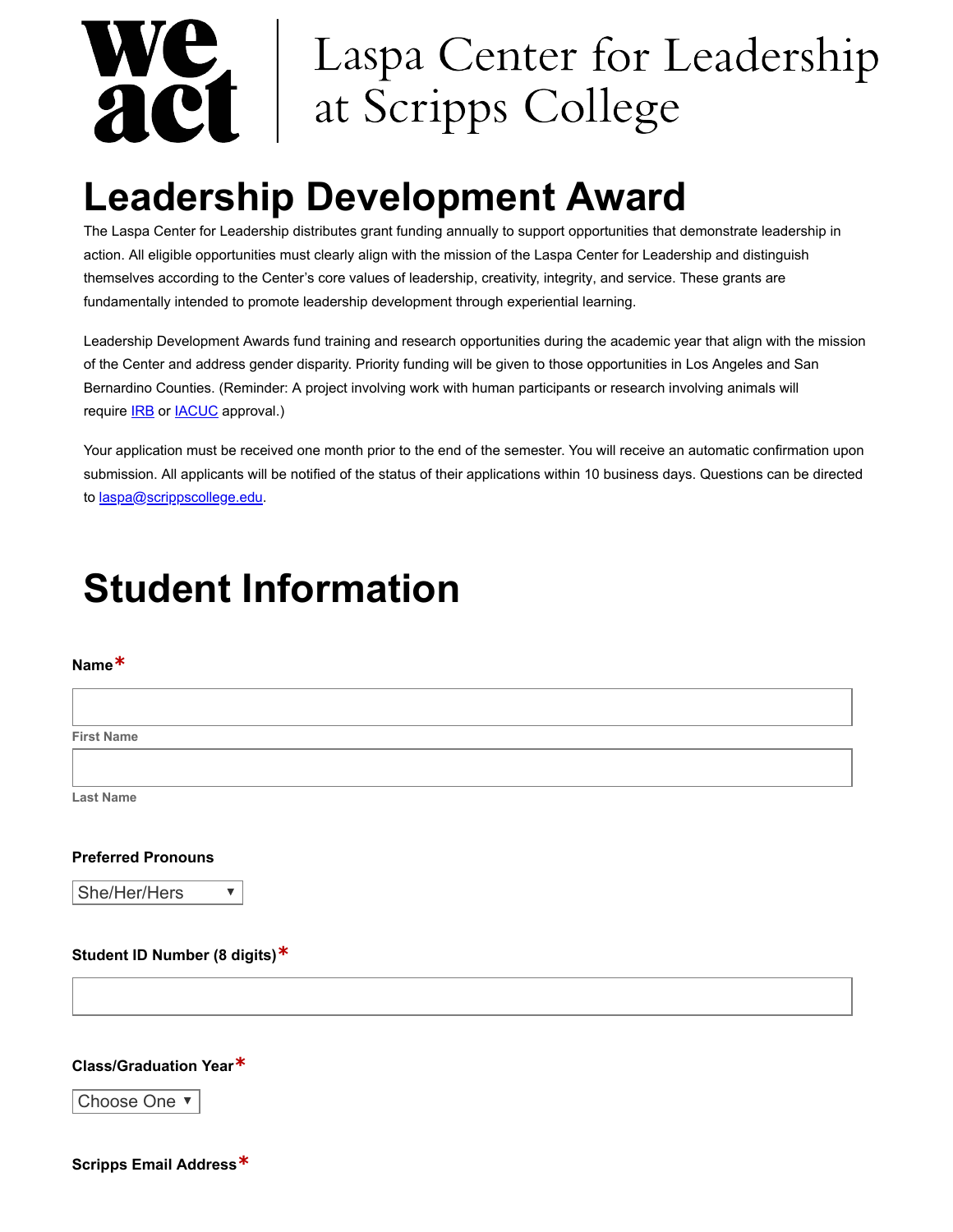# **@scrippscollege.edu**

All correspondence will be sent via email.

# **Phone**

# **Major(s)/Intended Major(s)\***

# **Minor/Intended Minor**

**I am currently receiving financial aid.\***



# **Home City**

|  |  | <b>Home State/Region</b> |
|--|--|--------------------------|
|--|--|--------------------------|

**CA**

# **Home Country**

**USA**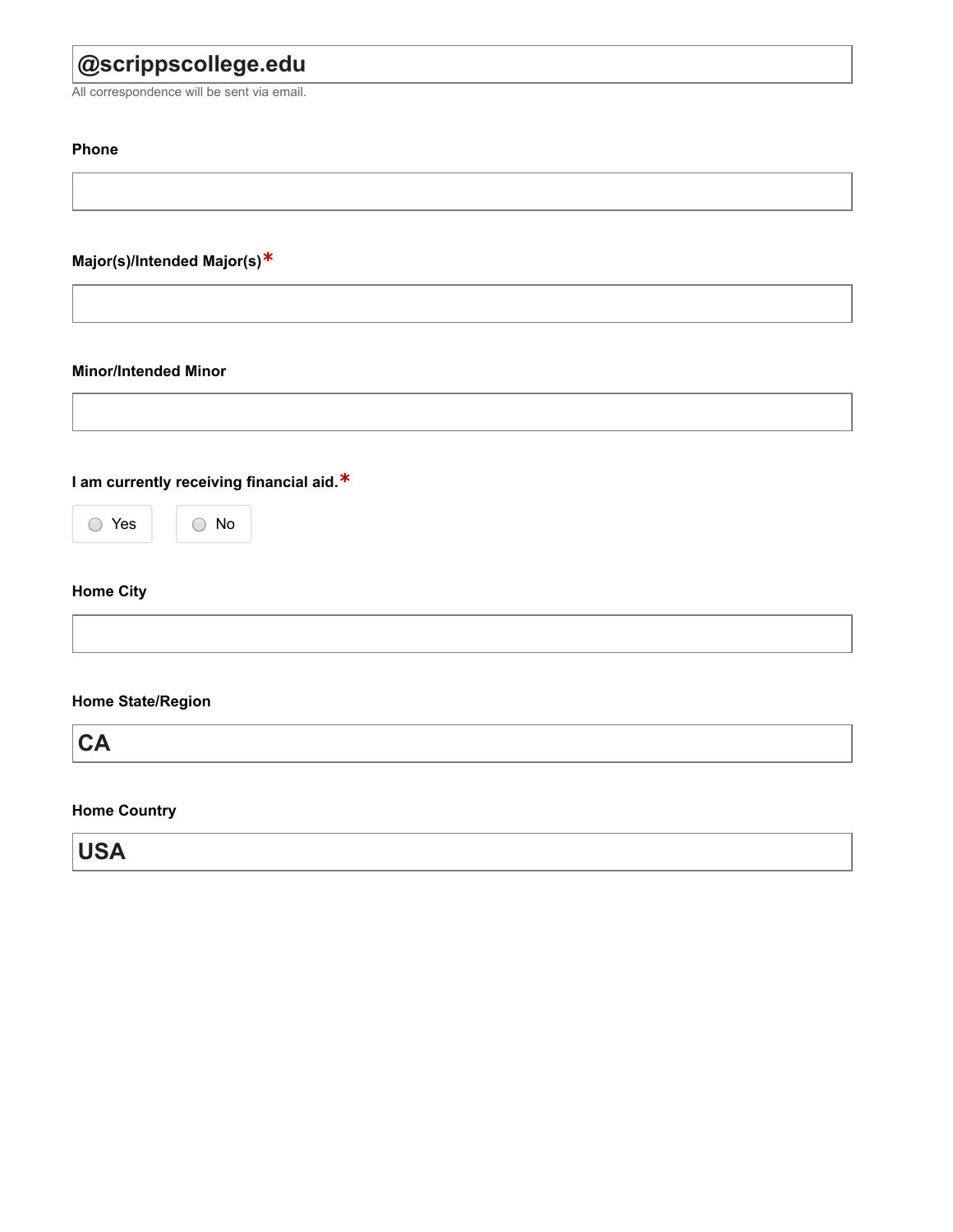# **Proposal Information**

**Provide a detailed description of your proposal. How will this opportunity support your leadership development? In what ways does this opportunity align with the mission of the Laspa Center?\***

**The Laspa Center is currently concentrating on six leadership competencies for a focus on inclusive, global leadership in the 21st century: Mindfulness, Strategic Thinking, Empathy, Organizational Dynamics, Social Skills, and Effective Management. In what ways does this opportunity address one or more of these competencies?\***

# **Please upload an Excel spreadsheet of the detailed BUDGET for your request.\***

Choose File | Remove File | No File Chosen

File uploads may not work on some mobile devices.

Describe how you plan to allocate the funds from your award.

# **Will you be doing this through an organization?\***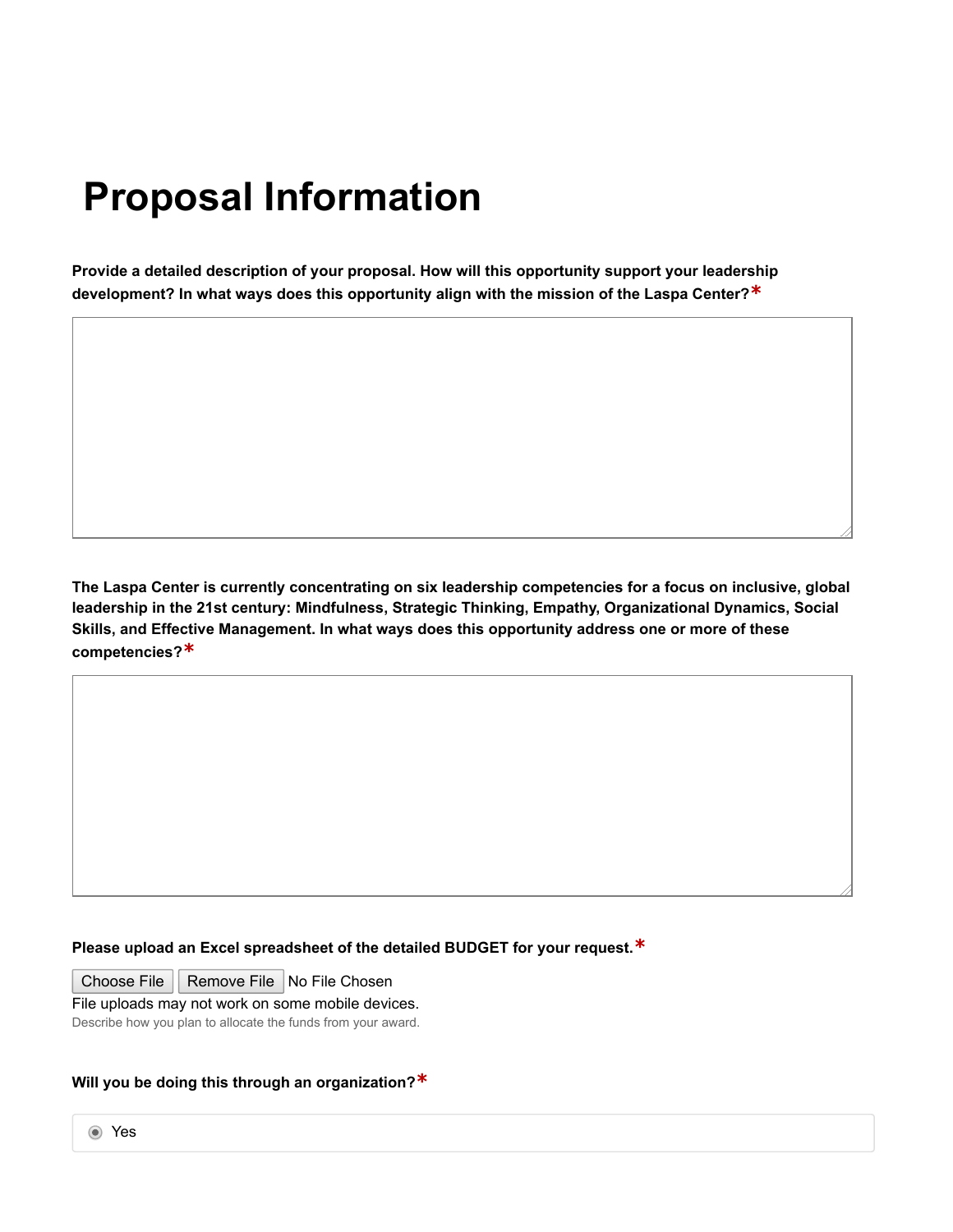# **Name of Organization\***

# **Name of Contact at the Organization\***

**First Name**

**Last Name**

# **Title of Person Named Above**

### **Phone number**

# **Email\***

Г

#### **Address of Organization**

| <b>Address Line 1</b> |                 |
|-----------------------|-----------------|
|                       |                 |
| <b>Address Line 2</b> |                 |
|                       |                 |
| City                  |                 |
|                       |                 |
| <b>State</b>          | <b>ZIP Code</b> |

**Upload a letter of confirmation from your community/organization partner OR upload a letter of faculty/staff endorsement. \***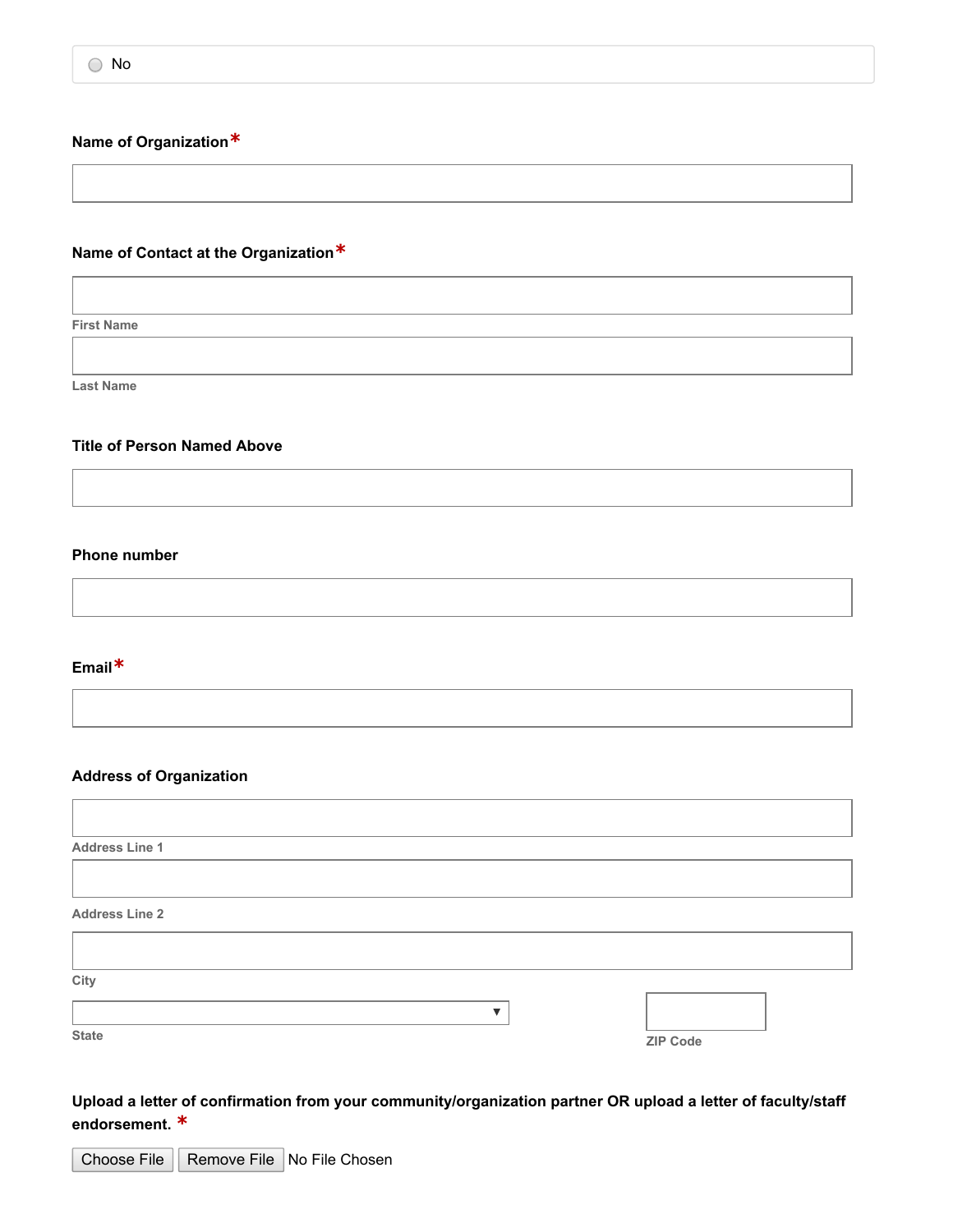#### File uploads may not work on some mobile devices.

If you are unable to upload a letter at this time, you may email it separately to laspa@scrippscollege.edu, subject: Service Leadership Reference.

# **Anticipated Start and End Dates**

Please use exact dates if possible.

#### **Anticipated schedule**

# **EXAMPLE: MWF, 10-2p**

### **Does your project include human participants such that it would require IRB approval?\***

| Yes    |  |  |  |
|--------|--|--|--|
| No     |  |  |  |
| Unsure |  |  |  |

For more information on IRB approval, visit the following link: http://www.scrippscollege.edu/academics/irb. You can submit this application without IRB approval, however, you will not receive funds until the project has received IRB approval. If you are unsure whether your project requires IRB approval, we can help you navigate this.

### **Does your project include animal participants such that it would require IACUC approval?\***

| Yes    |  |  |
|--------|--|--|
| No     |  |  |
| Unsure |  |  |

For more information on IACUC approval, contact Keck Science Center and reference the "Animal Usage Request" form on the Keck Science website. You can submit this application without IACUC approval, however, you will not receive funds until the project has received IACUC approval. If you are unsure whether your project requires IACUC approval, we can help you navigate this.

### **Please identify any additional requests for funding you have submitted or received for this opportunity.\***

If none, enter N/A

# **Acknowledgment**

Please sign below to indicate that the information you have provided is true and accurate to the best of your knowledge.